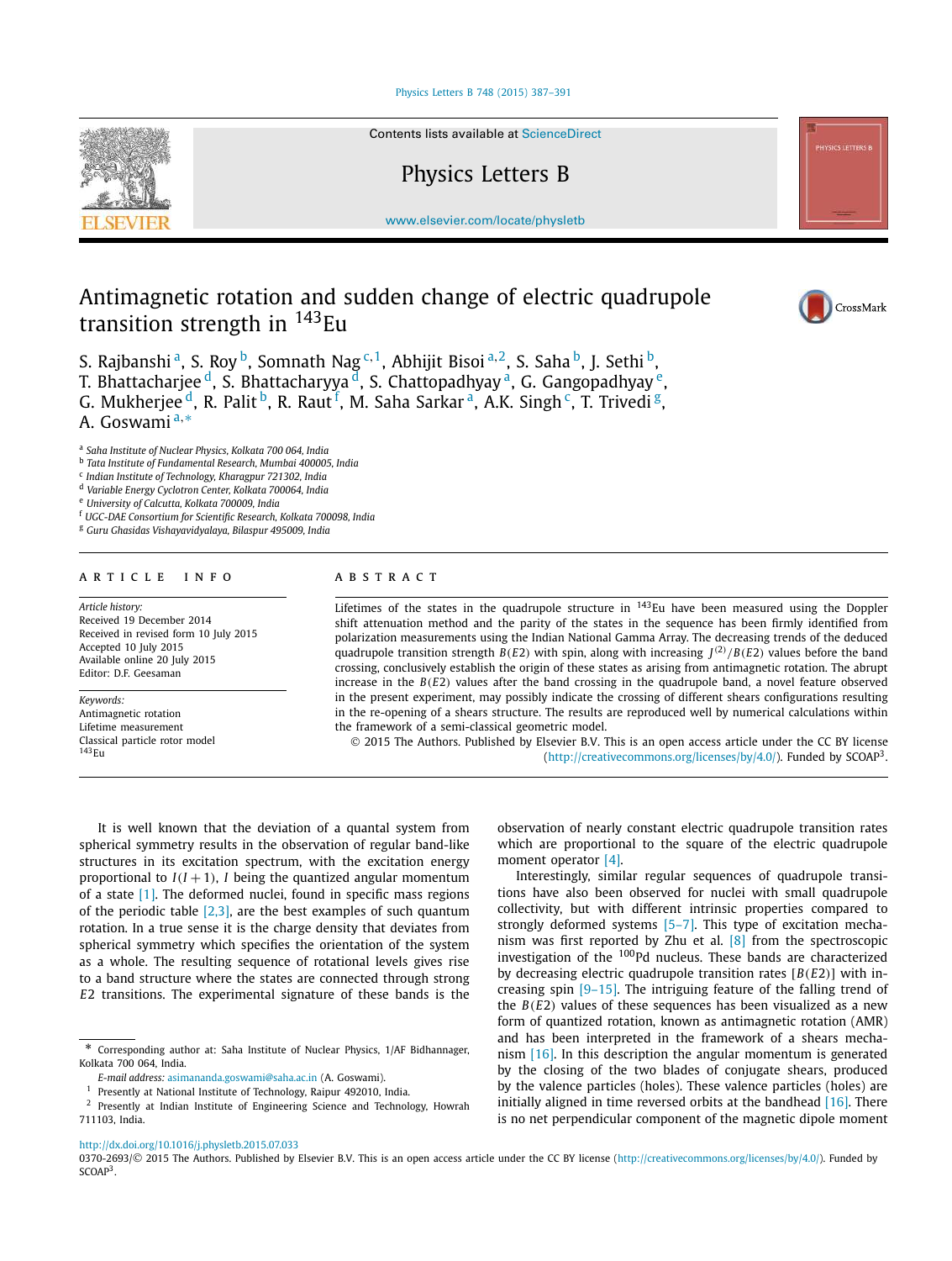for this configuration and it is symmetric with respect to a rotation by  $\pi$  about the total angular momentum axis (rotational axis). The resulting quadrupole transition strength will decrease with the increase in spin along the band due to the gradual closing of the angular momentum blades.

Another type of regular band-like structure with different characteristic features but the same decreasing trend of *B*(*E*2) values was observed for several nuclei in the mass *A* ∼ 110 and 160 regions [17] and has been interpreted as smoothly terminating bands. These bands show the characteristic of gradually decreasing dynamic moments of inertia with increasing spin in contrast to a fairly constant dynamic moment of inertia (without any collective contribution) in the case of AMR [11]. The calculations show that these bands arise when a particular configuration evolves continuously from high collectivity at low spin to a point where all the spin vectors of the valence nucleons are aligned. With increasing spin, the intrinsic shape evolves until it is symmetric around the axis of rotation. Since collective rotation about the symmetry axis is forbidden, no further angular momentum can be generated and this represents termination of the rotational band. The difference between this mechanism and AMR is reflected in the variation of the dynamic moment of inertia  $[J^{(2)}]$  and  $B(E2)$  strength as a function of spin. In the case of smoothly terminating bands, the ratio  $J^{(2)}/B(E2)$  remains almost constant in contrast to a sharp increase in the case of an AMR [11] band.

The observation of a conjugate shear structure responsible for the generation of angular momentum in near spherical systems in the form of AMR is also associated with the possibility of a similar complementary excitation mode called magnetic rotation (MR) due to a single shear structure [16]. Indeed, different manifestations of the shears mechanism with single shear structure have been found in mass regions viz. *A* ∼ 80, 100, 140 and 190 [18–27]. Since both of these two types of quantized rotation are the consequence of the shears mechanism, it is expected to observe both of them in all the mass regions mentioned above. However, until today, simultaneous occurrence of these two phenomena has been observed only in the mass  $\sim$  100 region, where firm experimental evidence of AMR has been reported in several Cd [9–14] isotopes and in the  $104Pd$  nucleus [15] along with the observation of MR bands [22,23]. These bands have been interpreted in the framework of a simple geometric model [14,28,29] and as well as in the fully self-consistent microscopic tilted axis cranking method based on covariant density functional theory [30]. For the mass *A* ∼ 140 region, the observed quadrupole band in  $144$  Dy [31] has been identified as a possible candidate for AMR on the basis of theoretical arguments. However, due to the absence of lifetime data, the nature of the excitation mechanism for this band cannot be firmly established as AMR.

In the present letter, the observation of an AMR band is reported for the <sup>143</sup>Eu nucleus. The AMR phenomenon in the present case has been established on the basis of the decreasing *B*(*E*2) values with increasing spin for the band of interest. Furthermore, a sudden increase of the *B*(*E*2) value, at higher spins, followed by another rapid decrease has been observed. This is the first nucleus to exhibit such a behavior and is a novel feature in the context of the AMR band.

The lifetimes of the excited states in  $143$ Eu have been measured using the Doppler shift attenuation method (DSAM). These states in the <sup>143</sup>Eu nucleus have been populated through the <sup>116</sup>Cd  $(31P, 4n)$  reaction at a beam energy of 148 MeV. The beam was delivered by the Pelletron Linac Facility at the Tata Institute of Fundamental Research (TIFR), Mumbai. The target was 2.4 mg/cm<sup>2</sup> thick  $116$ Cd, enriched to 99%, on 14.5 mg/cm<sup>2</sup> Pb backing. The Indian National Gamma Array (INGA) [32,33], consisting of nineteen Compton-suppressed clover detectors, was used to detect the de-



Fig. 1. (Color online.) The partial level scheme of the quadrupole structure in <sup>143</sup>Eu. The inset shows the variation of polarization vs DCO ratios (gate on *E*2 transitions) for different transitions in <sup>143</sup>Eu. The value for the 803.9-keV  $\gamma$  ray is represented by the filled red star. The level energy and gamma energies are rounded off to the nearest keV. The new transitions are indicated by an asterisk.

exciting  $\gamma$  rays. The experimental aspects and data analysis are detailed in Ref. [34].

The earlier studies on  $143$ Eu [35] reported a quadrupole cascade of *E*2 transitions, connected to the lower part of the level scheme by an 803.9-keV *E*1 transition. All the reported transitions [35] have been observed in the present measurements except for three new transitions which were placed in the partial level scheme [Fig. 1]. The values of the DCO ratio, anisotropy and linear polarization determined from the present experiment for the 803.9-keV transition have been found to be 0.70(0.06),  $0.78(0.09)$  and  $-0.05(0.07)$ , respectively [inset of Fig. 1]. These values conclusively establish that the 803.9-keV transition is of mixed character [with a 0.15(0.05) *M*1/*E*2 mixing ratio]. Thus, the reported *E*2 cascade has been identified as a positive parity sequence [Fig. 1]. In addition to the previously observed transitions, a weak 1400.0-keV transition parallel to 790.9-keV  $\gamma$  ray is observed above the 1249.7-keV transition. We have also observed two more weak transitions of energies 1316.0 and 1040.0 keV feeding the  $71/2$ <sup>+</sup> state. However, the spins and parities of the four states above  $71/2^+$  could not be determined. Thus, all the possible assignments have been indicated in the partial level scheme [Fig. 1]. Fig. 2 shows the alignment plot for the quadrupole structure in <sup>143</sup>Eu which is indicative of a band crossing at a spin of  $59/2^+$ .

Doppler-broadened lineshapes have been observed for the transitions above the  $I^{\pi} = 43/2^{+}$  state in <sup>143</sup>Eu. The level lifetimes of the states have been extracted by fitting these lineshapes using the LINESHAPE analysis code [37,38]. The slowing down history of 10,000 recoiling nuclei, traversing the target and the backing media, have been simulated by Monte Carlo techniques with a time step of 1.5 fs. The shell-corrected stopping powers of Northcliffe and Schilling [39] have been used for these calculations. These histories have been used to generate angle dependent velocity profiles for detectors at different angles wherein the clover geometry of the detector has been used as an input. The velocity profiles have been used to calculate Doppler shapes for the  $\gamma$ -ray transitions of interest. The experimental spectra have been constructed with gates on the  $\gamma$ -ray transitions below the band of interest.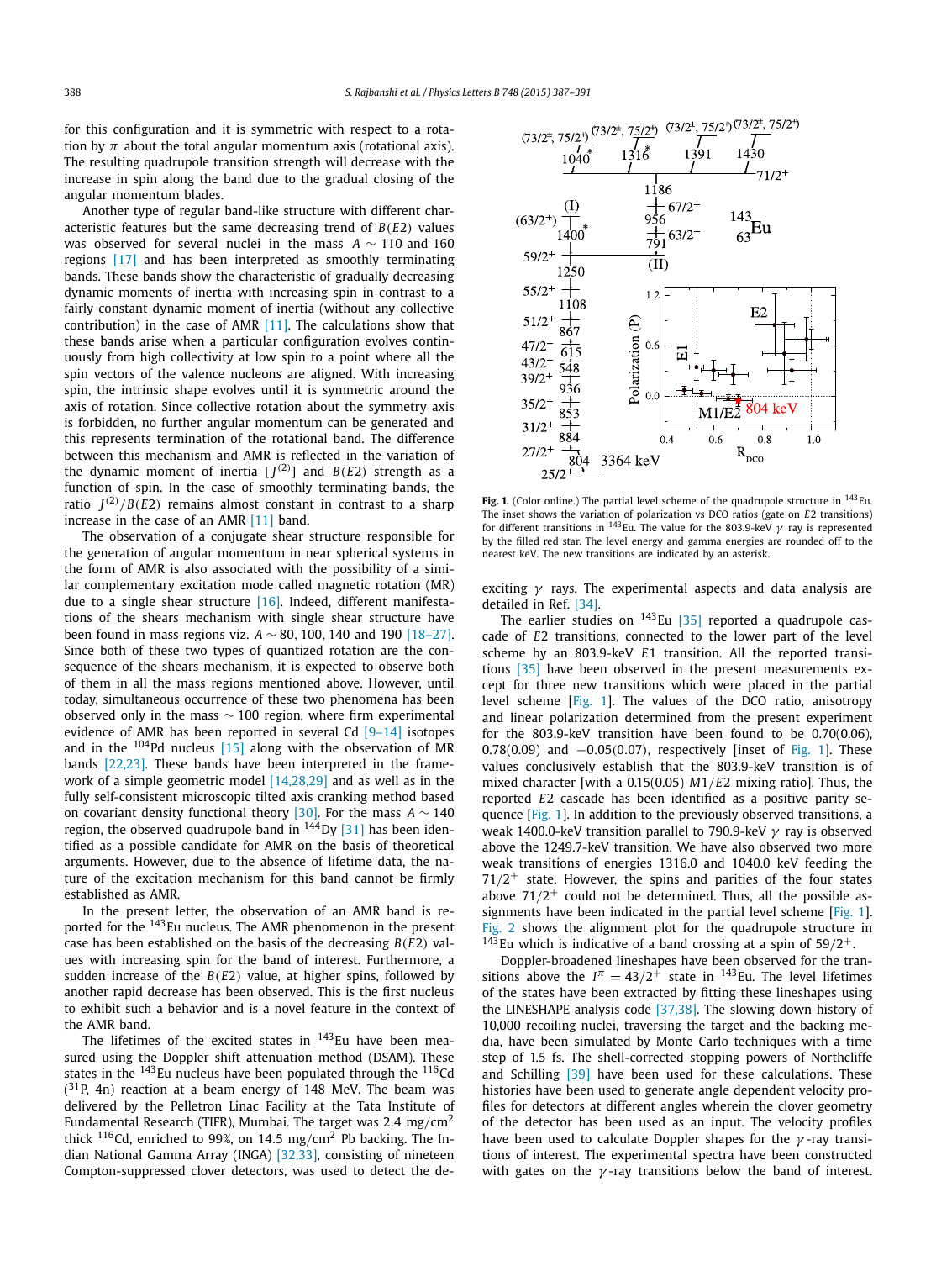

**Fig. 2.** Experimental aligned angular momentum  $(i<sub>x</sub>)$  for the quadrupole structure (above 43/2<sup>+</sup>) in <sup>143</sup>Eu. The reference parameters were assumed to be  $\mathcal{J}_0 =$ 12 $\hbar^2$  MeV<sup>-1</sup> and  $\partial_1 = 25\hbar^4$  MeV<sup>-3</sup>, adopted from Ref. [36].

The lifetimes for the states in the band have been extracted by least square fitting of the calculated shapes to the experimental (gated) spectra. The gate on the transitions below the transitions of interest necessitates to consider the side-feeding contribution. This has been modeled with a cascade of five transitions having the same moment of inertia as that of the band under consideration. Initially, starting from the topmost transition, the members of the band have been sequentially fitted. A direct feeding has been assumed to calculate the shape for the transition from the topmost level ( $I^{\pi}$  = 71/2<sup>+</sup>) for which a clear lineshape has been observed. This gives us the value of the effective lifetime of the state. For the subsequent transitions in the band, the transition quadrupole moment, the side-feeding quadrupole moment, the peak height and the background have been used as free parameters for the least square procedure. Following a satisfactory fit, the spectrum parameters like the peak height and the background have been fixed at the corresponding values. After having fitted all the transitions of the band, sequentially, a global least square minimization has been carried out for all the transitions of the cascade, simultaneously, wherein only the transition quadrupole moments and the side-feeding quadrupole moments for each state have been kept as free parameters.

In the present work, the observed lineshapes at angles 65 $^{\circ}$ , 90 $^{\circ}$ and 140◦ have been fitted simultaneously to obtain the level lifetimes recorded in Table 1 along with the derived *B*(*E*2) values. Representative lineshape fits are illustrated in Fig. 3. The uncertainties in the lifetimes have been derived from the behavior of the  $\chi^2$  fit in the vicinity of the minimum. The quoted errors in the lifetimes do not include the systematic error due to the un-



Fig. 3. (Color online.) Representative spectra along with theoretically fitted lineshapes for the quadrupole transitions at 866.5, 1107.5 and 790.9-keV of the quadrupole structure in <sup>143</sup>Eu. Calculated lineshape of  $\gamma$  transitions, contaminant peaks and total lineshapes are represented by the blue, olive and red curves, respectively.

certainty in the stopping power which can be as large as 15%. The level lifetimes have been evaluated in the present analysis by considering the side feeding from both observed as well as unobserved transitions to the level under consideration [23]. Thus, the lifetime for the  $47/2^+$  state has been evaluated by including the 968.7-keV transition [35] in the feeding history parallel to the 866.5-keV transition. The 968.7-keV transition appears to be a fully stopped peak in the present experiment. For the next higher lying state at  $51/2^+$ , it was observed that the state was populated by a 697.9-keV transition  $(53/2 \rightarrow 51/2^{+})$ ; not shown in Fig. 1) in addition to the 1107.5-keV transition also [35]. We have observed lineshapes for both these transitions in the experimental spectra. The partial lifetime for the  $51/2^+$  state due to the feeding of 697.9-keV transition has been evaluated. In the final analysis, the top feed lifetime for the  $51/2^+$  level was assumed to be the intensity weighted average of the lifetimes for  $55/2^+$  and  $53/2$  levels since this level was fed by both 1107.5-keV (55/2<sup>+</sup>  $\rightarrow$  51/2<sup>+</sup>) and 697.9-keV (53/2  $\rightarrow$  51/2<sup>+</sup>)  $\gamma$  rays [40]. The side feeding intensity in all the levels was fixed to reproduce the observed intensity pattern at 90° with respect to the beam direction. The present analysis is validated by the close compliance of the lifetimes of

**Table 1**

Measured level lifetimes (τ) and the corresponding *B*(*E2*) values for the quadrupole transitions in <sup>143</sup> Eu. The dynamic moment of inertia *J*<sup>(2)</sup> and the ratio of *J*<sup>(2)</sup>/*B*(*E2*) are also shown for the same transitions.

| Sequence     | $I_i^{\pi}$<br>$[h] \centering \includegraphics[width=0.47\textwidth]{images/TrDiM1.png} \caption{The 3D (top) and the 4D (bottom) of the 3D (bottom) and the 4D (bottom) of the 3D (bottom) and the 4D (bottom) of the 3D (bottom) of the 3D (bottom).} \label{TrDiM1}$ | $E_{\nu}$<br>[keV] | $\tau^a$<br>[ps] | $\tau$ <sup>b</sup><br>[ps] | B(E2)<br>$[e^2b^2]$      | I <sub>1</sub> (2)<br>$[\hbar^2 \text{ MeV}^{-1}]$ | $I^{(2)}/B(E2)$<br>$[\hbar^2 \text{ MeV}^{-1}/(\text{eb})^2]$ |
|--------------|--------------------------------------------------------------------------------------------------------------------------------------------------------------------------------------------------------------------------------------------------------------------------|--------------------|------------------|-----------------------------|--------------------------|----------------------------------------------------|---------------------------------------------------------------|
| Structure I  | $47/2+$                                                                                                                                                                                                                                                                  | 614.8              | 3.1(3)           | $2.76^{+0.42}_{-0.35}$      | $0.34^{+0.05}_{-0.04}$   | 15.9                                               | $47^{+8}_{-7}$                                                |
|              | $51/2^+$                                                                                                                                                                                                                                                                 | 866.5              | 0.6(2)           | $0.66^{+0.14}_{-0.10}$      | $0.25_{-0.04}^{+0.05}$   | 16.6                                               | $66^{+13}_{-11}$                                              |
|              | $55/2^{+}$                                                                                                                                                                                                                                                               | 1107.5             | ${<}0.5$         | $0.37^{+0.08}_{-0.06}$      | $0.13_{-0.02}^{+0.03}$   | 28.1                                               | $216^{+50}_{-33}$                                             |
|              | $59/2^+$                                                                                                                                                                                                                                                                 | 1249.7             | ${<}0.5$         | $0.44^{+0.06}_{-0.05}$      | $0.06_{-0.01}^{+0.01}$   | 26.6                                               | $444^{+74}_{-74}$                                             |
| Structure II | $63/2+$                                                                                                                                                                                                                                                                  | 790.9              | ${<}0.5$         | $0.48^{+0.08}_{-0.07}$      | $0.35_{-0.05}^{+0.06}$ d | 24.3                                               | $69^{+12}_{-10}$                                              |
|              | $67/2^{+}$                                                                                                                                                                                                                                                               | 955.6              | 0.22(5)          | $0.44^{+0.07}_{-0.05}$      | $0.23^{+0.04}_{-0.03}$   | 17.4                                               | $76^{+13}_{-10}$                                              |
|              | $71/2$ <sup>+</sup>                                                                                                                                                                                                                                                      | 1185.7             | ${<}0.3$         | 0.38 <sup>c</sup>           | 0.09 <sub>0</sub>        | 19.5                                               | $216\downarrow$                                               |

<sup>a</sup> The level lifetimes are adopted from Ref.  $[35]$ .

Present measurements.

<sup>c</sup> Upper limit of level lifetime (τ).<br>d The GE% happening ratio for the

The 65% branching ratio for the 790.9 keV transition  $[35]$ .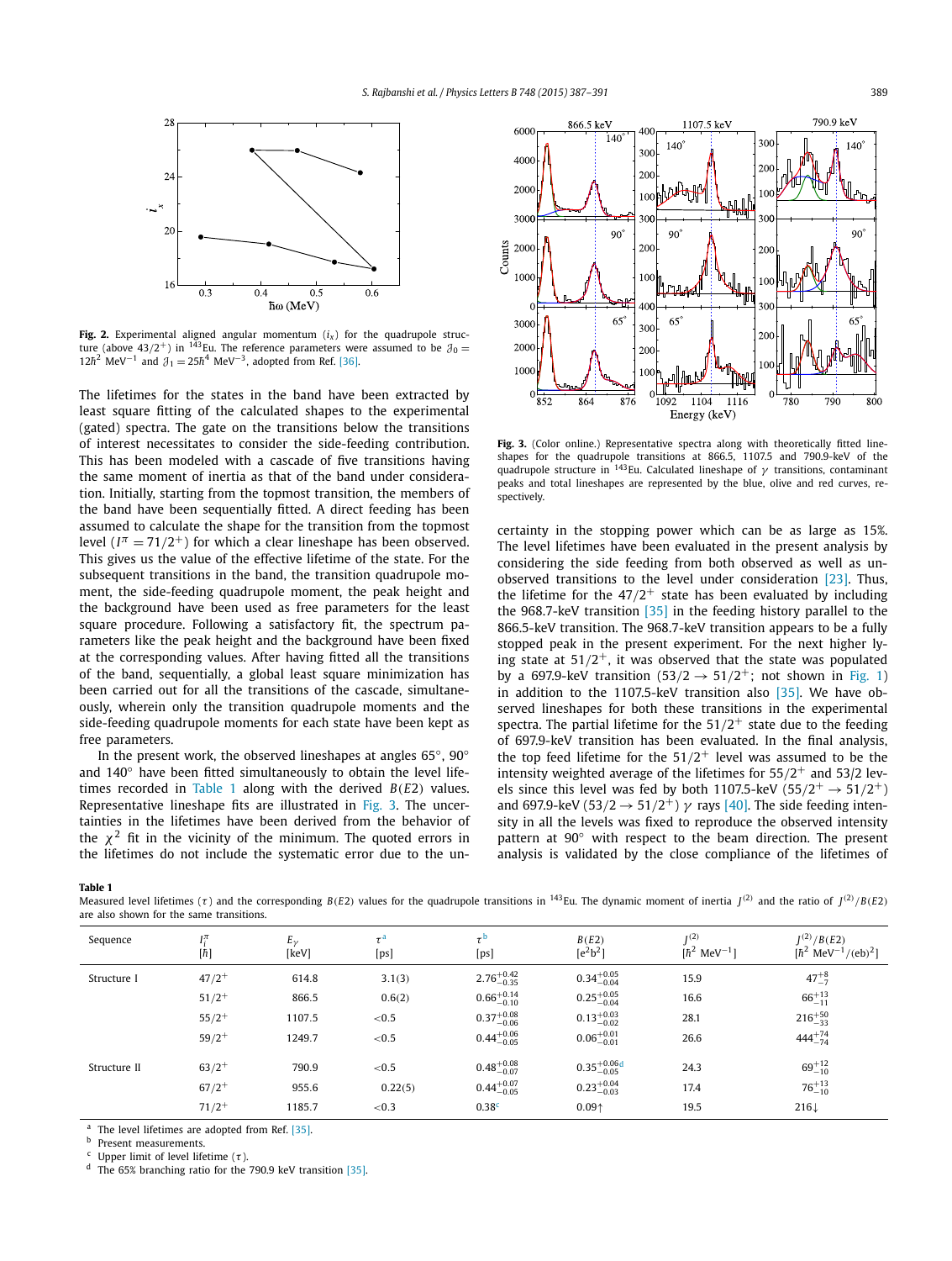

**Fig. 4.** (Color online.) Experimental (a)  $B(E2)$  values with spin [I(*h*)] and (b) I(*h*)<br>against rotational frequency (ω) for the quadrupole band in <sup>143</sup>Eu. The solid red line represents the theoretical semi-classical particle plus rotor model calculation. The parameters used for this calculation are  $V_{\pi\nu} = 1.7$ -MeV,  $V_{\pi\pi} = 0.2$ -MeV,  $j = 11/2$ ,  $n = 10$ ,  $a = 3.91$  and  $|eQ_{eff}| = 1.40$  eb. The parameters have the same meaning as in Refs. [14,29]. The arrows depict the relative orientation of the *h*11/<sup>2</sup> proton blades for structure I. Theoretical *B*(*E*2) values, represented by olive dash line ( $j_h = 59/2\hbar$ ,  $j_{\pi} = 9/2\hbar$  and  $|eQ_{\text{eff}}| = 1.58$  eb), are calculated using Eq. (1) for structure II. The upward arrow in figure (a) represents the lower limit of  $B(E2)$  value for the  $71/2^+$ state of structure II.

the 47/2 $^+$  and 51/2 $^+$  states, measured in the present work, with those reported in Ref. [35]. For the states above the  $51/2^+$  level, Ref. [35] only provided an upper limit on the lifetimes, except for the  $67/2^+$  level.

Fig. 4(a) shows the variation of the deduced *B*(*E*2) values with spin for the observed quadrupole band in  $^{143}$ Eu. The *B(E2)* values show a rapid decrease up to the state with spin-parity 59/2 $^{\rm +}$ (marked as  $(I)$  in Fig. 4(a)). For the next higher lying state at  $63/2^+$  it shows a sudden increase and again continues to decrease along the band (marked as  $(II)$  in Fig.  $4(a)$ ). The rapid increase of the  $J^{(2)}/B(E2)$  ratios with increasing spins (Table 1) before the band crossing clearly excludes the possibility of structure I having a smoothly terminating origin. The trend of the *B*(*E*2) values and the  $J^{(2)}/B(E2)$  ratios are the definitive experimental signatures for the AMR phenomenon as far as structure I is concerned. This can be viewed as conclusive evidence for an AMR interpretation of structure I and places it on equal footing with observations in the *A* ∼ 100 region. The behavior of structure II will be discussed later.

The  $^{143}$ Eu (*Z* = 63, *N* = 80) nucleus has one proton hole and two neutron holes with respect to the semi-magic nucleus  $146$  Gd. However, protons can be easily excited to the  $h_{11/2}$  orbital across  $Z = 64$  subshell closure, leading to the observation of the MR bands. Such bands have been observed in the neighboring <sup>142</sup>Sm,  $141$ Eu,  $142$ Gd nuclei, which were interpreted in the framework of the tilted axis cranking and the shears mechanism with the principal axis cranking model using a small oblate deformation [34,41,42].

In contrast to the previous work [35], we have assigned the configuration  $(\nu h_{11/2}^{-2} \pi (d_{5/2}/g_{7/2})^{-3})_{37/2} \otimes (\pi h_{11/2}^2)$  to the 43/2<sup>+</sup> state (the previous assignment was  $\pi (d_{5/2}^{-1}g_{7/2}^{-1}h_{11/2}) \nu h_{11/2}^{-2}$ ). This is due to the fact that for oblate deformation, three proton holes in the  $d_{5/2}/g_{7/2}$  orbitals, being rotation aligned, along with two neutron holes in the *h*11/2, produce a total angular momentum of  $37/2^+$ . This is close to the bandhead spin of  $43/2^+$  for the proposed AMR band (structure I). The difference (3h) can be attributed to the contribution of the core. On the other hand, the two protons in the time reversed  $h_{11/2}$  orbitals produce two angular momentum vectors which are anti-aligned to each other and perpendicular to the total angular momentum of the rotation-aligned holes. Thus, for this configuration, the double shear structure can exist. We have calculated the bandhead energy for the above configuration using a particle hole calculation in the relativistic mean field approach  $[43]$  using the blocked BCS method. The calculated energy of the bandhead is found to be 6.8 MeV, whereas the corresponding observed value is 7.4 MeV. The difference may be due to the effect of core rotation which is not considered in the present relativistic mean field calculations. It has also been observed from the calculations that the potential energy surfaces for the seven quasi-particle state is much deeper (~ 700 keV) for oblate deformation compared to prolate one.

In order to explore the possibility of an AMR band in  $143$ Eu for the above mentioned configuration, we have performed a numerical calculation within the framework of a self-consistent semiclassical rotor plus shears model  $[14,29]$  based on the proton– neutron residual interaction [44]. In this model the total energy of an excited state is the sum of the rotational energy of the weakly deformed core and the effective interaction energy between the shears blades. The transition probability of the state in the antimagnetic shear can be expressed as [14,29],

$$
B(E2) = \frac{15}{32\pi} (eQ_{\text{eff}})^2 \sin^4 \theta \tag{1}
$$

where  $\theta$  is the angle between the rotational axis and any one of the proton angular momentum vectors.

Experimental  $I(\omega)$  values have been compared with the calculations from the semi-classical rotor plus shears model in Fig. 4(b). The good agreement seems to indicate that structure I originates from AMR with the configuration  $vh_{11/2}^{-2} \pi (d_{5/2}/g_{7/2})^{-3} \otimes \pi h_{11/2}^2$ . In order to validate this proposition, the *B*(*E*2) values have been computed using Eq. (1) where the shears angle for each angular momentum state has been calculated from the semi-classical model. These values are represented by the solid line in Fig.  $4(a)$ . This agreement provides the essential self-consistency check. The quadrupole deformation parameter corresponding to the value of  $|Q_{\text{eff}}|$  used in the semi-classical calculation for structure I is  $\sim$  0.08. This is consistent with a general picture where AMR only occurs for small deformation. The presence of the 1400.0-keV transition above the  $59/2^+$  state may indicate the termination of the band at a spin  $63/2^+$  state due to the complete alignment of two  $h_{11/2}$  protons leading to an angular momentum gain of 10 $\hbar$ . Thus, the present calculations seems to indicate that sequence I originates from the AMR in an oblate nucleus with small deformation. This is a unique observation since all the nuclei in the *A* ∼ 100 region where the AMR has been established, are prolate.

It has been observed from Fig.  $4(a)$  that there is a large increase of the  $B(E2)$  value at a spin of  $63/2^+$ . The nature of this variation in the *B*(*E*2) value, a unique feature of the current observation, has not been observed in any nucleus. However, such a sudden increase in *B*(*M*1) values has been observed in different mass regions and has been interpreted as a crossing of two MR bands [19, 45,46]. Thus, the observation may possibly be associated with the emergence of a new double shear structure. This possibility is also supported by the fact that the original AMR structure can generate spin only upto  $63/2^+$  and the observed states with higher angular momentum must have a different single particle configuration, resulting in a re-opening of the shear structure. A new configuration  $[vh_{11/2}^{-2}\pi(d_{5/2}/g_{7/2})^{-3}\pi h_{11/2}^2 + core(3\hbar)]_{59/2} \otimes \pi h_{11/2}^2$  has been tentatively assigned for the quadrupole structure II where